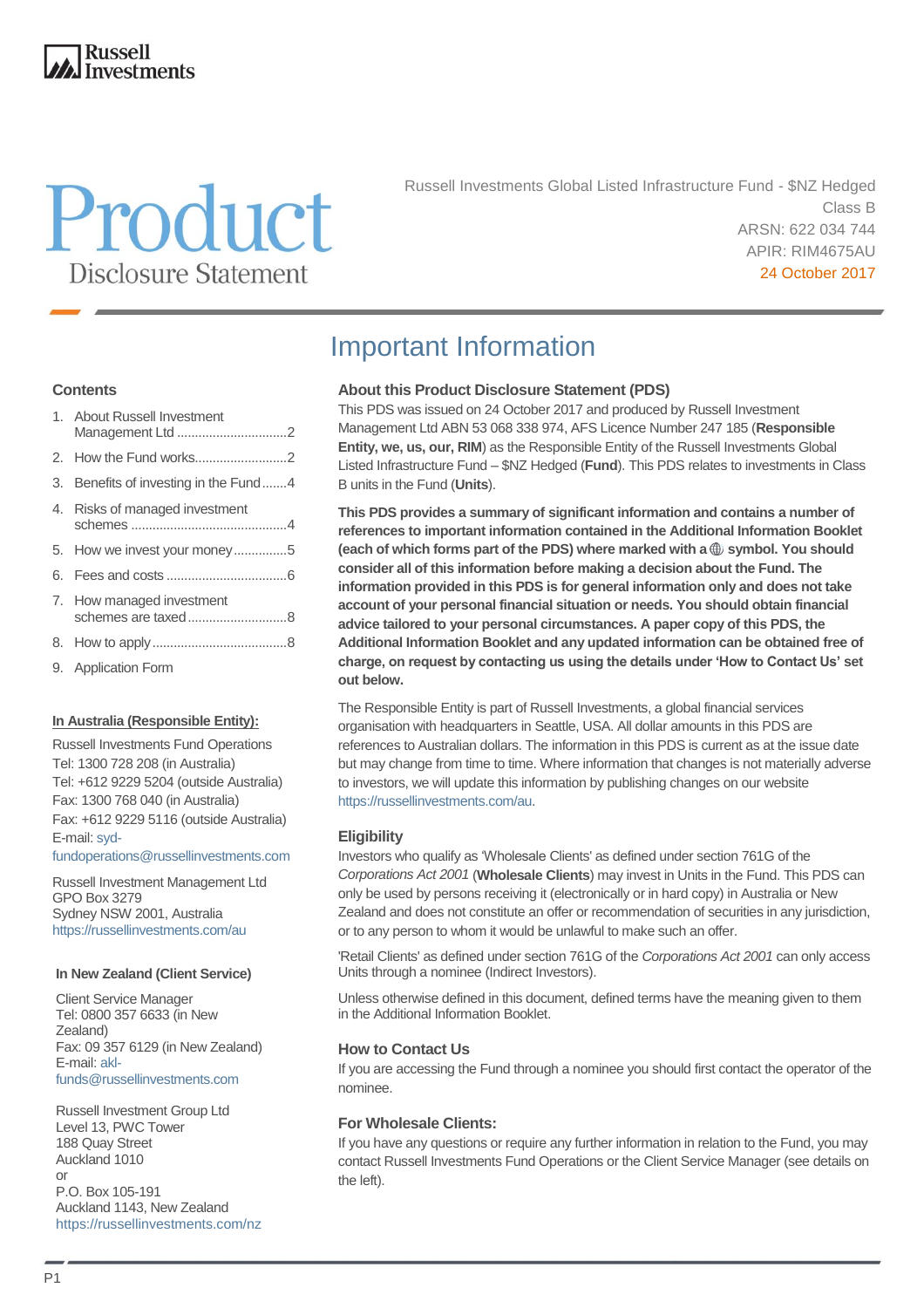# **1. About Russell Investment Management Ltd**

RIM is the Responsible Entity for the Fund. RIM is responsible for the operation of the Fund and has the power to delegate certain duties in accordance with the Corporations Act 2001 and the constitution of the Fund (**Constitution**).

Russell Investments, a global asset manager, is one of only a few firms that offers actively managed multiasset portfolios and services that include advice, investments and implementation. Russell Investments provides solutions for institutional investors, financial advisors and individuals working with their advisors using the firm's core capabilities that extend across capital market insights, manager research, asset allocation, portfolio implementation and factor exposures— to help each achieve their desired investment outcomes. The firm has AUD\$361.4 billion in assets under management (as of 30/6/2017) and works with more than 2,500 institutional clients, independent distribution partners and individual investors globally.

Headquartered in Seattle, Washington, Russell Investments operates globally with 21 offices, providing investment services in the world's major financial centres such as London, Paris, Amsterdam, Sydney, Tokyo, Shanghai, Toronto and New York. For more information about how Russell Investments helps to improve financial security for people, visit [https://russellinvestments.com/au.](https://russellinvestments.com/au)

RIM may appoint one or more different money managers (including other members of Russell Investments) (each an "investment manager") to manage some or all of the assets of the Fund.

# **2. How the Fund works**

The Fund is a managed investment scheme (MIS) registered with the Australian Securities and Investments (<sup>1</sup>) Commission (**ASIC**). 'Interests' in a scheme are 'financial products' and are governed by the *Corporations Act 2001* and the Constitution. When you invest in the Fund, your money is pooled with investments from other investors and used to buy assets for the Fund, which we manage on behalf of all investors. We, rather than you, have control over the Fund's assets, management and operation. Your investment is not a direct investment in any particular asset of the Fund and does not give you an interest in it.

Indirect Investors accessing the Fund through a nominee, please contact the nominee for this information. Other investors should refer to the information below.

#### **Investing**

You must complete the Application Form attached to this PDS. If you are a new investor, you must also complete the forms contained in the Client Account Manual, which is available from Russell Investments Fund Operations.

Application Forms are generally processed each business day. As long as we receive your completed Application Form and application money by 12:00 noon Sydney time on a business day, we will generally process your application using the entry price for that business day. If we receive your completed Application Form or additional investment and application money after this time, or on a day that is not a business day, we will generally process your application using the entry price for the next business day after we receive it.

Application monies that have been received but are not able to be invested will be held without bearing interest for up to one month following receipt, at which time the monies will be returned to you.

Please note that we may, without giving any reason, refuse all or part of an application.

When you invest directly you will be issued a number of Units in the Fund based upon the amount invested and the current entry price for Units. Entry prices for Units are determined in accordance with the Constitution based on the net asset value of Units (**NAV**) divided by the number of Units on issue in the Fund, plus any buy spread as referred to in section 6 of this PDS. The NAV for Units is calculated based on the assets of the Fund attributable to Class B units less the liabilities (including costs and expenses) of the Fund attributable to Class B units.

Your Units represent your proportionate share of the Fund and the value of your investment. As a result, each Unit has a dollar value or 'unit price'. In accordance with the Constitution we may create and issue additional classes of units in the Fund.

Unit prices in the Fund will vary as the market value of the assets of the Fund rises or falls.

(∰)

You should read the important information about 'About Russell Investment Management Ltd' before making a decision - go to section 1 of the Additional Information Booklet available at [https://russellinvestments.com/](https://russellinvestments.com/au/RNZ/aboutrim) [au/RNZ/aboutrim](https://russellinvestments.com/au/RNZ/aboutrim)

The material relating to 'About Russell Investment Management Ltd' may change between the time when you read this PDS and the day when you acquire the product.

You should read the important information about 'How the Fund works' before making a decision - go to section 2 of the Additional Information Booklet available at [https://russellinvestments.com/](https://russellinvestments.com/au/RNZ/howfundworks) [au/RNZ/howfundworks](https://russellinvestments.com/au/RNZ/howfundworks)

The material relating to 'How the Fund works' may change between the time when you read this PDS and the day when you acquire the product.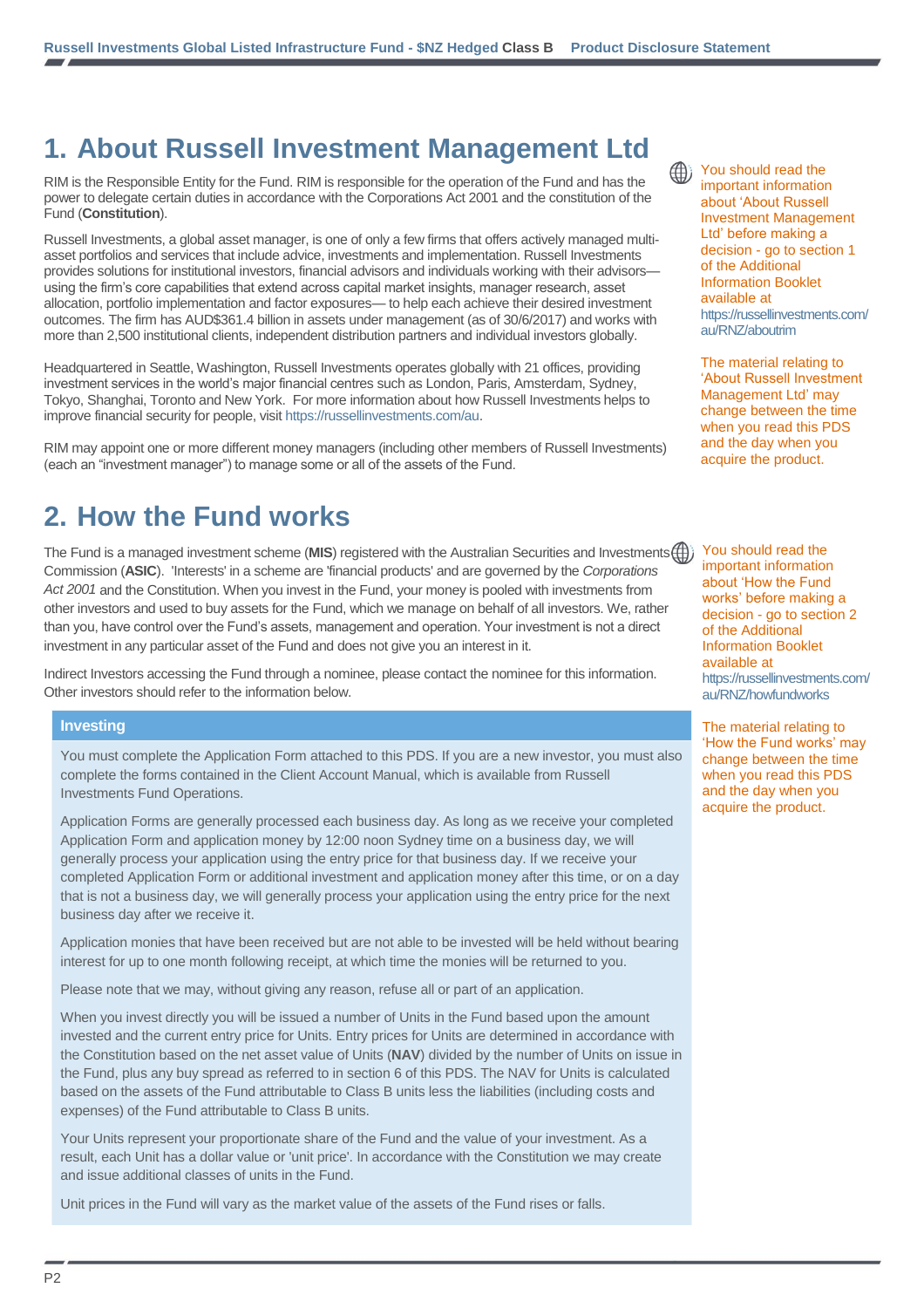You can increase your investment in the Fund at any time by applying for more Units in the Fund and decrease your investment by transferring or withdrawing some of your Units in the Fund. Please contact Russell Investments Fund Operations for instructions on how to make additional investments.

#### **Withdrawing**

To withdraw your Units you need to provide us with a written withdrawal request signed by authorised signatories.

Exit prices for Units are determined in accordance with the Constitution based on the NAV divided by the number of Units on issue in the Fund, less any sell spread as referred to in section 6 of this PDS. Withdrawal requests are generally processed each business day. As long as we receive your completed withdrawal request by 12:00 noon Sydney time on a business day, we will generally process the withdrawal request using the exit price for that business day. If we receive a request after this time, or on a day that is not a business day, we will generally process the request using the exit price for the next business day after we receive it.

Withdrawal monies will generally be paid within 14 days of us processing a withdrawal request.

The Constitution allows us more time to process withdrawal requests and pay withdrawal monies than outlined above.

The processing of withdrawal requests may be delayed while a distribution is being determined (see "Distributions" below). Upon resumption of processing, we will generally process your withdrawal request using the exit price for the day we received it.

#### **Suspension of transactions**

In some circumstances, such as where we may suspend the processing of withdrawal requests (including for example, where it is impractical to calculate the exit price due to market closures or trading restrictions) investors will not be able to withdraw their funds within the usual time on request. Withdrawal requests received by us during a period of suspension are deemed to be received on the first business day after cessation of the suspension.

#### **Distributions**

Any income of the Fund is usually distributed quarterly. In addition:

- Where there are large withdrawals from the Fund on any one day, we may determine that part of a withdrawal amount consists of income. If this circumstance affects a withdrawal you have made, this will be advised to you in your annual tax statement.
- Where there are large applications to the Fund on any one day, we may determine to calculate and pay a special distribution to all investors of the Fund. If this occurs, you will be issued with a distribution statement.

The distribution amount you will receive for Units will be the pro rata proportion of the income available for distribution to Unitholders, calculated according to the number of Units you hold relative to the number of Units on issue at the relevant time. Unit prices may fall after a distribution. If you invest just before income is distributed, you may find you quickly get back some of your capital as income.

Distributions are reinvested unless you elect otherwise. You can elect to have your distributions paid directly into a nominated Australian or New Zealand bank account by notifying us.

All reinvested distributions are invested at the price next calculated after the distribution is paid. There is no buy/sell spread associated with distribution reinvestment.

Please note that, whilst generally the Fund will distribute income as specified above, there is no guarantee that income will be available for distribution in any distribution period.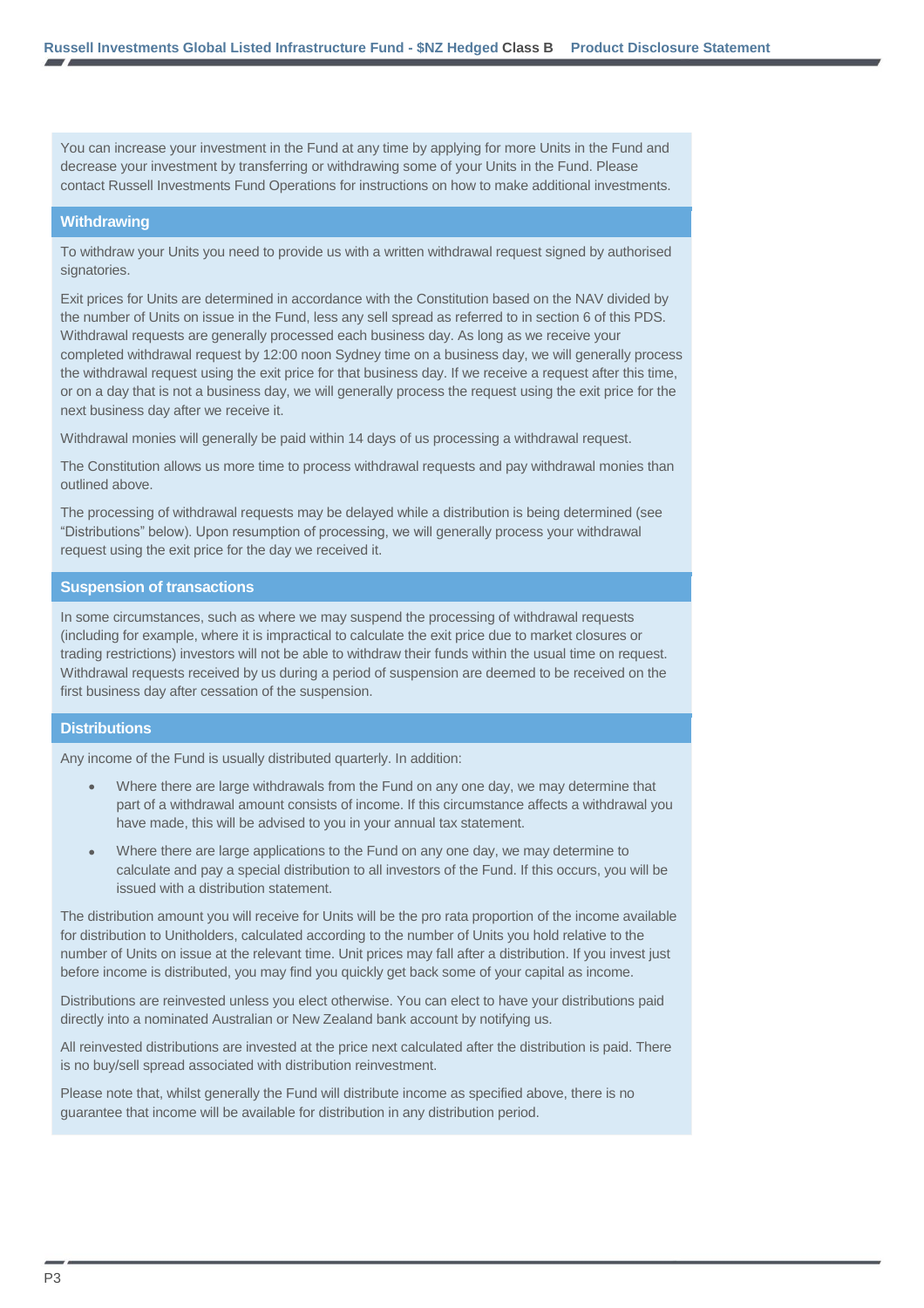# **3. Benefits of investing in the Fund**

#### **1) Actively managed investment strategy**

The Fund provides a diversified exposure to a portfolio of long-term listed infrastructure securities, using specialist investment managers and strategies. The active management approach captures insights from leading specialists in infrastructure related securities to determine suitable investment options. The Fund is hedged to minimise the impact of currency movements. It is based on the same deep insights, high standards and stringent research we use working for many of the world's largest investors.

#### **2) Deep global insights**

We operate a global business with specialists in the major markets around the world. We value local knowledge, building a dedicated team of almost 300 professionals in 21 countries. We base our portfolio managers and manager researchers in the markets in which they operate allowing them to better understand their portfolios, and enabling quicker and more decisive action.

#### **3) Best of breed approach**

Embedded within our funds is an open architecture selection process, scouring the globe for the best investment opportunities, wherever they reside. Our analysts seek to identify superior investment manager talent through a proprietary research process based on objective analysis. This includes monitoring more than 4,000 investment manager firms. We combine decades of consulting experience, proprietary analytics and our renowned manager research to bring the optimal combination of managers in each asset class.

# **4. Risks of managed investment schemes**

All investments carry risk. Different strategies may carry different levels of risk, depending on the assets that make up the strategy. Assets with the highest long-term returns may also carry the highest level of short term risk. For example, shares and commodities have relatively higher risk, and higher expected return, than fixed interest and cash.

As with most investing, returns are not guaranteed and investors in the Fund may lose some or all of their money. The value of your investment will vary. The level of returns will vary, and future returns may differ from past returns. Laws affecting registered MISs (including the Fund) may change in the future.

Short-term fluctuations in the value of investments are common, particularly with respect to shares and commodities.

The risk/return graph below indicates the relative position of each major asset class.

#### **Risk and Return**

Risks may result in loss of income, loss of principal invested and possible delays in repayment.

You could receive back less than you invested and there is no guarantee that you will receive any income.

Also remember that past performance is not a reliable indicator of future performance.



You should read the important information about 'Risks of managed investment schemes' before making a decision go to section 4 of the Additional Information Booklet available at

[https://russellinvestments.com/](https://russellinvestments.com/au/RNZ/risks) [au/RNZ/risks](https://russellinvestments.com/au/RNZ/risks)

The material relating to 'Risks of managed investment schemes' may change between the time when you read this PDS and the day when you acquire the product.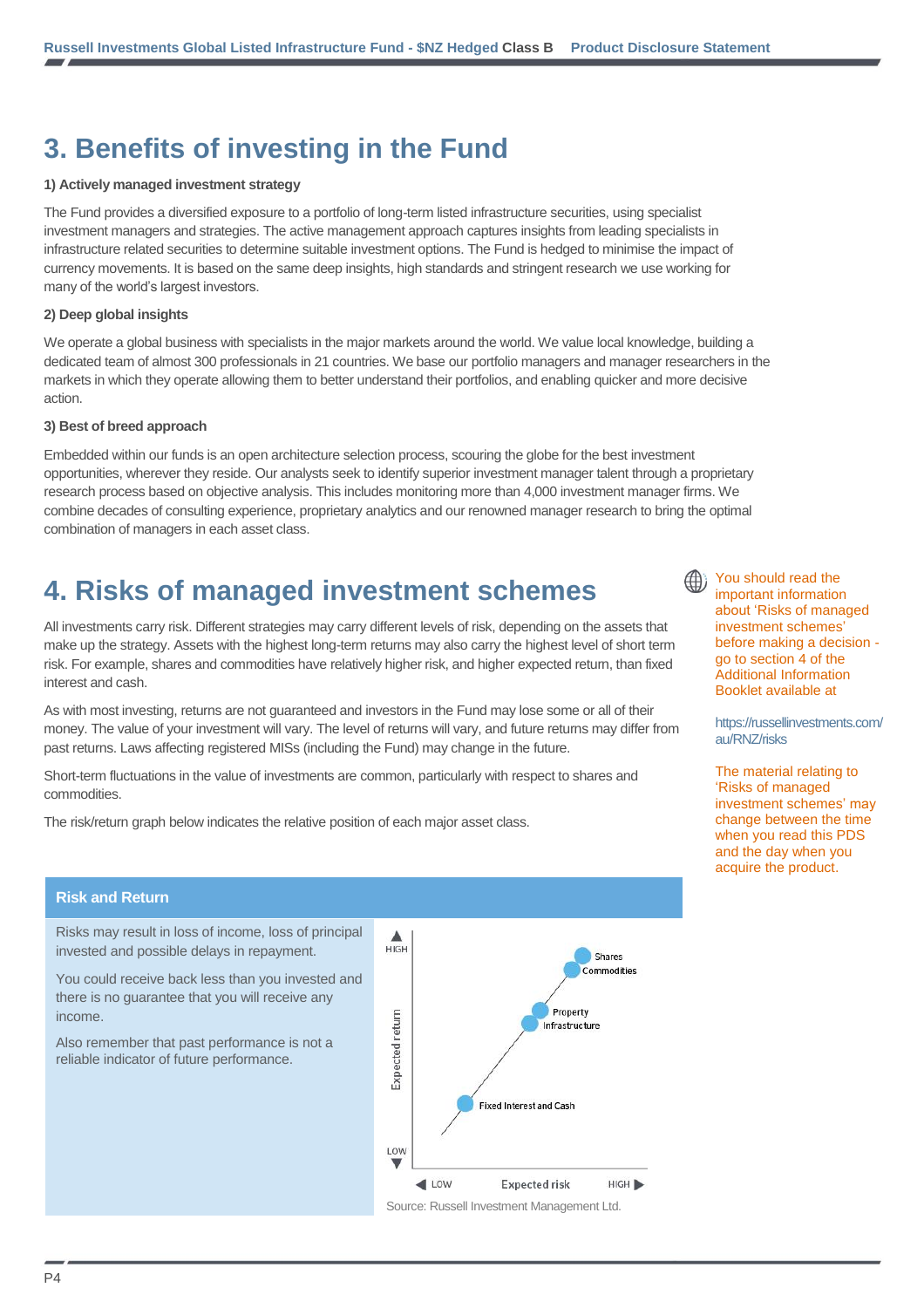Note: The above risk/return graph indicates potential return volatility for different asset classes. Asset classes with higher volatility of returns are considered to have higher risk, but they are generally expected to produce a greater return over the long-term.

#### **The significant risks you should be aware of are:**

**Market risk:** the market price of the Fund's investments may fluctuate as a result of such factors as economic conditions, regulations, sentiment and geopolitical events as well as environmental, social and technological changes. These fluctuations may impact on the value of the investments in the Fund which will impact on the unit price of the Fund.

**Derivatives risk:** the Fund is exposed to exchange-traded and over-the counter derivative instruments including but not limited to currency forwards and swaps, interest rate and total return swaps and futures and options. Derivatives usually derive their value from the value of a physical asset, interest rate, exchange rate or market index. They can be used to manage certain risks in investment portfolios; however, they can also expose a portfolio to additional risks.

A derivative contract may involve leverage i.e. it provides exposure to a potential gain or loss from a change in the level of the market price of a security, currency or basket index in a notional amount that exceeds the amount of cash or assets required to establish or maintain the derivative contract. Accordingly, derivative instruments can be highly volatile and expose investors to a high risk of loss.

**Counterparty and settlement risk:** the Fund is exposed to counterparty and settlement risk. These risks are influenced by, amongst other things, market practices (e.g. settlement and custody practices), the creditworthiness of the parties the Fund is exposed to including derivative counterparties, and the level of government regulation in countries in which the Fund invests.

**Emerging markets risk:** the Fund is exposed to emerging market securities, which may be subject to higher levels of market volatility leading to higher general investment risk. Interest rate and currency risks may be greater due to higher levels of volatility in the economies of emerging markets. Furthermore, emerging market securities are often less liquid than the securities of developed markets. Counterparty and settlement risks are also increased.

**To manage your risks, you should obtain professional investment advice that is tailored to your investment objectives, financial situation and particular needs. The level of risk for each investor will vary depending on a range of factors including age, investment timeframe and risk tolerance.**

# **5. How we invest your money**

**WARNING: You should consider the likely investment return, the risk and your investment timeframe when choosing to invest in the Fund.**

#### **Russell Investments Global Listed Infrastructure Fund - \$NZ Hedged – Class B ARSN: 622 034 744 APIR: RIMxxxxAU**

**Investment return objective**: To provide a total return, before costs and tax, higher than the Fund's benchmark over the long term by providing exposure to a diversified portfolio of predominantly global listed infrastructure securities, largely hedged into New Zealand dollars.

**Suitability**: Suitable for investors seeking infrastructure-like returns who have a long investment horizon. Investors must be willing to accept the possibility of negative returns over the short to medium term.

**Minimum investment timeframe: 7 years** 

**Benchmark:** S&P Global Infrastructure Index NZD Hedged

**Investment strategy:** The Fund invests predominantly in infrastructure and infrastructure related securities listed on stock exchanges in developed and emerging markets. The Fund may also invest in unlisted securities on a limited basis. Foreign currency exposures are largely hedged back to New Zealand dollars using derivatives. The Fund is a feeder fund which gains exposure to these assets by investing substantially all of its assets in the Russell Investments Global Listed Infrastructure Fund – Hedged.

**Asset allocation:** The Fund may invest up to 100% in infrastructure and infrastructure related securities. The Fund may also invest up to 10% in cash<sup>+</sup>.

**Risk level**\*: This Fund is expected to have high return volatility.

The risk level assigned to the Fund is based on our assessment of its overall investment risks relative to the other Funds offered by RIM.

Refers to the net cash exposure.

The actual asset allocation may temporarily fall outside the ranges stated above in certain circumstances, such as asset transitions or extreme market movements.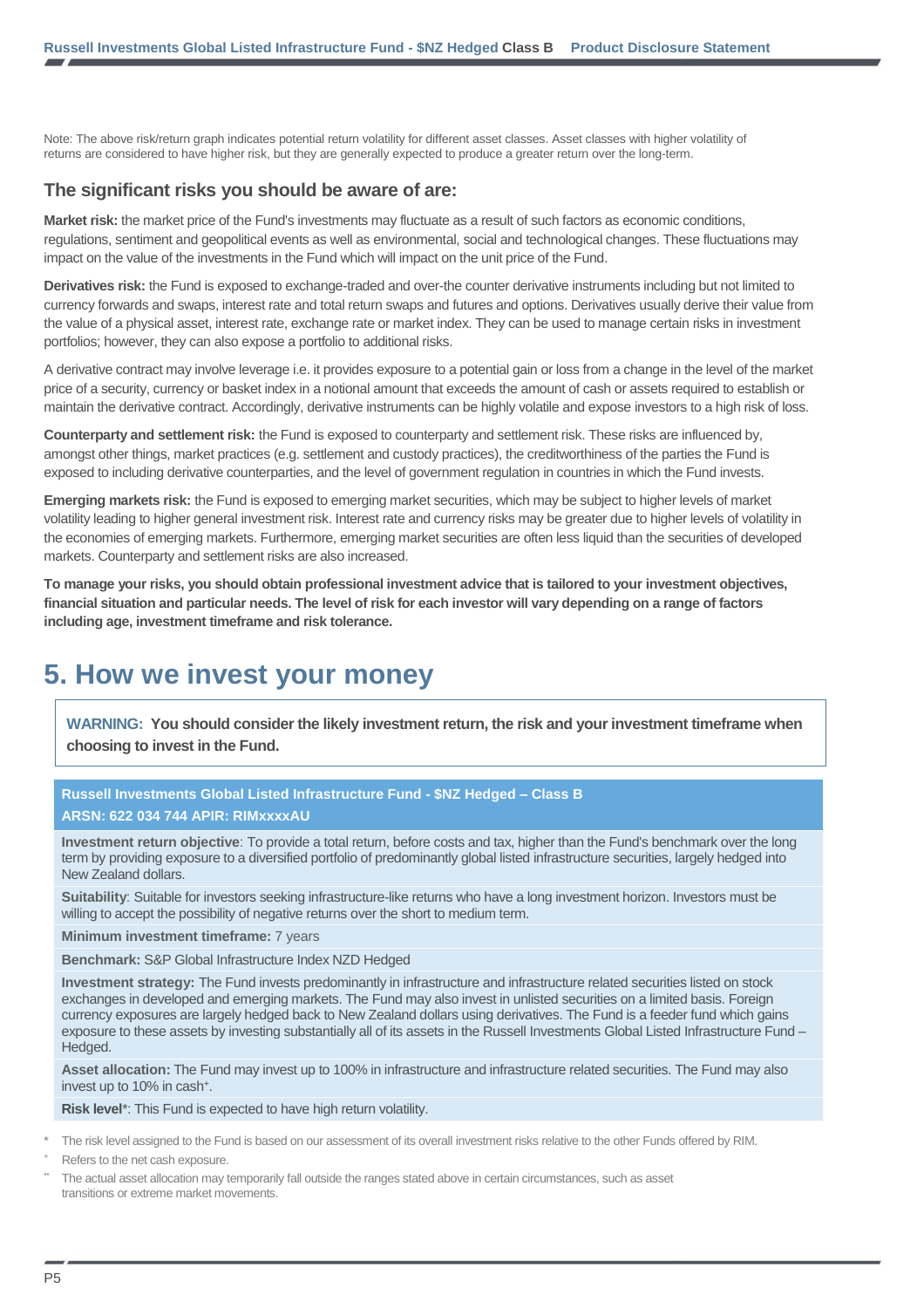You should read the important information about 'How we invest your money', before making a decision – go to section 5 of the Additional Information Booklet available at [https://russellinvestments.com/au/RNZ/investing](http://www.russellinvestments.com/au/RNZ/investing) The material relating to 'How we invest your money' may change between the time when you read this PDS and the day when you acquire the product.

# **6. Fees and costs**

#### **DID YOU KNOW?**

**Small differences in both investment performance and fees and costs can have a substantial impact on your long term returns.**

**For example, total annual fees and costs of 2% of your account balance rather than 1% could reduce your final return by up to 20% over a 30 year period (for example reduce it from \$100 000 to \$80 000).**

**You should consider whether features such as superior investment performance or the provision of better member services justify higher fees and costs.**

**You may be able to negotiate to pay lower contribution fees and management costs where applicable. Ask the fund or your financial adviser.**

#### **TO FIND OUT MORE**

If you would like to find out more, or see the impact of the fees based on your own circumstances, the **Australian Securities and Investments Commission (ASIC)** website (www.moneysmart.gov.au) has a managed funds fee calculator to help you check out different fee options.

The table below shows the fees and other costs that you may be charged from the Fund. These fees and costs may be deducted from your account balance, from the returns on your investment or from the assets of the Fund as a whole. If you are an Indirect Investor investing via a nominee, any additional fees that you may be charged by the nominee should be set out in their offer document.

You should read all the information about fees and costs because it is important to understand their impact on your investment. Similar information will be included in PDSs for other simple MISs so that you can compare the Fund's fees and costs with those of other simple MISs.

| <b>Type of fee or cost</b>                                     | <b>Amount</b> |  |  |  |
|----------------------------------------------------------------|---------------|--|--|--|
| Fees when your money moves in or out of the Fund*              |               |  |  |  |
| Establishment fee                                              | <b>Nil</b>    |  |  |  |
| Contribution fee                                               | <b>Nil</b>    |  |  |  |
| Withdrawal fee                                                 | <b>Nil</b>    |  |  |  |
| Exit fee                                                       | <b>Nil</b>    |  |  |  |
| <b>Management costs**</b>                                      |               |  |  |  |
| The fees and costs for managing your investment                | $1.25\%$ p.a. |  |  |  |
| Management fee (including Responsible Entity fee)<br>$\bullet$ | 1.10% p.a.    |  |  |  |
| Indirect costs (including expense recoveries)<br>$\bullet$     | $0.15%$ p.a.  |  |  |  |

\* Buy /sell spreads may also be incurred. Refer to further disclosure under the heading 'Additional explanation of fees and costs' below.

\*\* Subject to the Corporations Act 2001 and the Constitution, the Responsible Entity may negotiate different management fees with Wholesale Clients. Refer to further disclosure under the heading 'Additional explanation of fees and costs' below. As the Fund is newly established, this figure reflects the Responsible Entity's reasonable estimate at the date of this PDS of the 'Indirect costs' that will apply for the current financial year (adjusted to reflect a 12 month period). These costs can vary from period to period, and the actual costs incurred in future periods may differ from the numbers shown here. Management costs are expressed as a percentage of the Fund's net assets.

You should read the important information about 'Fees and costs' before making a decision - go to section 6 of the Additional Information Booklet available at https://russellinvestments. [com/au/RNZ/fees](https://russellinvestments.com/au/RNZ/fees)

The material relating to 'Fees and costs' may change between the time when you read this PDS and the day when you acquire the product.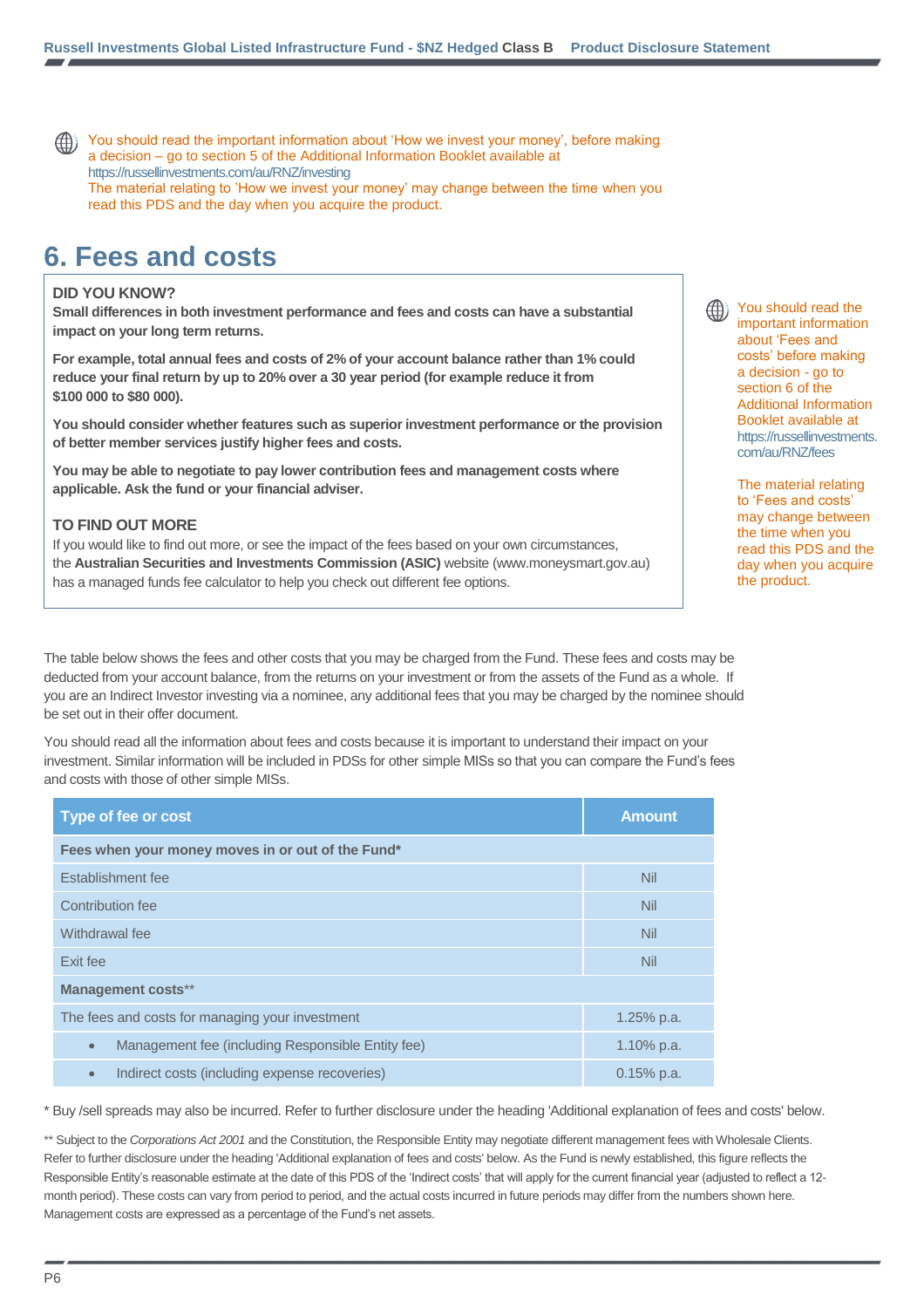Management costs are paid directly from the assets of the Fund or underlying fund and are reflected in the daily unit price when declared. Unless otherwise stated, fees and costs quoted in this PDS are inclusive of GST and take into account any available reduced input tax credits. The management costs do not include transactional and operational costs or other costs that you would incur if you invested directly in the underlying assets of the Fund.

Please refer to section 6 of the Additional Information Booklet under 'Fees and costs' available at <https://russellinvestments.com/au/RNZ/fees> for further important information about fees and costs including buy/sell spreads, management costs and transactional and operational costs.

### **Example of annual fees and costs for the Russell Investments Global Listed Infrastructure Fund - \$NZ Hedged – Class B**

This table gives an example of how the fees and costs in the Russell Investments Global Listed Infrastructure Fund - \$NZ Hedged can affect your investment over a 1 year period. You should use this table to compare this product with other managed investment products.

| Example: Russell Investments Global Listed Infrastructure Fund - \$NZ Hedged - Class B<br>(Balance of \$50,000 with total contributions of \$5,000 during the year) |            |                                                                                                                                                                                                                                                                                                   |  |
|---------------------------------------------------------------------------------------------------------------------------------------------------------------------|------------|---------------------------------------------------------------------------------------------------------------------------------------------------------------------------------------------------------------------------------------------------------------------------------------------------|--|
| <b>Contribution Fee</b>                                                                                                                                             | <b>Nil</b> | For every \$5,000 you put in, you will be charged \$0.                                                                                                                                                                                                                                            |  |
| <b>PLUS</b> Management costs**                                                                                                                                      | 1.25% p.a. | And, for every \$50,000 you have in the Fund you will be<br>charged \$625 each year.                                                                                                                                                                                                              |  |
| <b>EQUALS</b> Cost of Fund                                                                                                                                          |            | If you had an investment of \$50,000 at the beginning of the<br>year and you put in an additional \$5,000 during that year,<br>then for that year you will be charged fees of \$625*.<br>The total cost to you will depend on the fees you<br>negotiate with the Fund and your financial adviser. |  |

Note: This assumes that the \$50,000 is invested for the entire year, the value of the investment is constant over the year and that the additional \$5,000 is invested on the last day of the year. Please note this is an example only. In practice your actual investment balance will vary daily, and hence the actual management costs charged, will also vary daily. This example does not take into account the buy/sell spread. Please refer to section 6 of the Additional Information Booklet under 'Fees and costs' for more information.

\*\* Management costs are expressed as a percentage of the Fund's net assets.

**Warning**: If you consult a financial adviser, additional fees may be paid by you. You should refer to the statement of advice provided by your financial adviser in which details of the fees are set out.

### **Additional explanation of fees and costs**

### **Management costs**

Management costs are made up of a management fee (which includes a Responsible Entity fee) and indirect costs (including expense recoveries of the Fund and underlying funds).

The Constitution allows the Responsible Entity to recover an amount of GST where the Responsible Entity must pay GST on any supply under or in connection with the Fund.

### **Buy/sell spread**

The difference between the unit price and the entry price is called the 'buy spread'. The difference between the unit price and the exit price is called the 'sell spread'. The buy/sell spread covers our estimate of the transaction costs (such as brokerage and settlement costs) of buying or selling underlying assets when you invest or withdraw from the Fund. The buy/sell spread is an additional cost to you and will impact the return on your investment. The buy/sell spread is retained by the Fund, not by us or the investment managers.

We reserve the right to change the buy/sell spread for the Fund at any time without providing notice to you. For updated information visit [https://russellinvestments.com/au/disclosures.](https://russellinvestments.com/au/disclosures)

### **Changes in fees**

We have the right to change the fees described in this PDS at any time, without your consent. Any increase in the Fund's fees will be communicated to you at least 30 days before it occurs.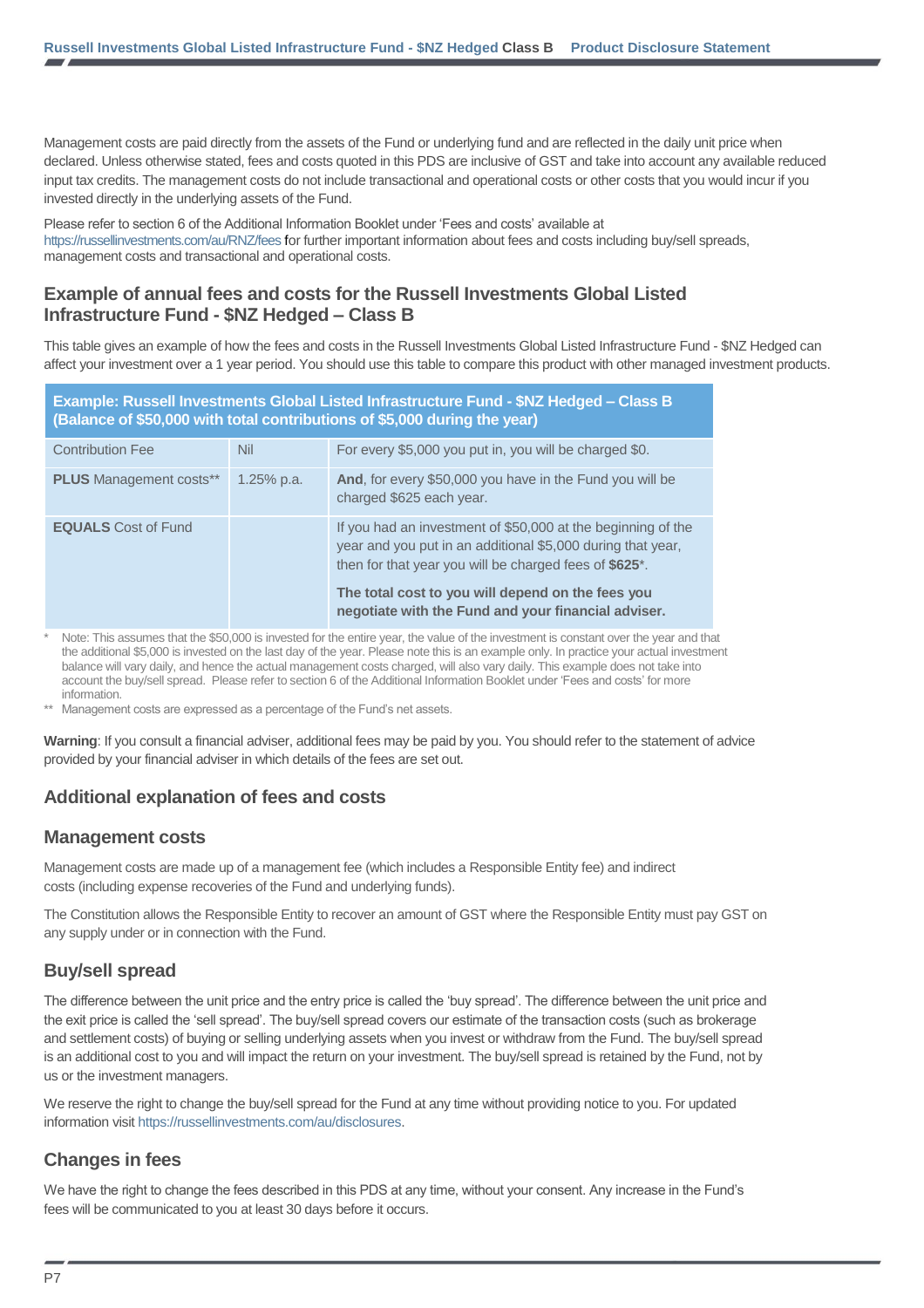# **7. How managed investment schemes are taxed**

**Warning:** Investing in a registered MIS is likely to have tax consequences and you are strongly advised to seek professional tax advice.

A registered MIS does not generally pay tax on behalf of Australian resident investors, who are assessed for tax on any income and capital gains generated by the registered MIS, and capital gains on disposal of their units in the MIS. Non-resident investors should seek their own specific advice.

Tax laws are subject to change and the tax consequences of investing in the Fund may differ from investor to investor.

# **8. How to apply**

#### **Indirect Investors**

For Indirect Investors accessing the Fund through a nominee, please contact the operator for this information.

#### **Wholesale Clients**

You need to read this PDS and the additional information that is referenced in this PDS. Then you must complete and sign the Application Form attached to this PDS. Refer to the 'How the Fund works' section for more detail.

#### **Cooling off rights**

Cooling off rights do not apply to investments made pursuant to this PDS. Indirect Investors investing through a nominee should consult the PDS of the nominee in relation to cooling-off terms.

#### **Complaints**

We have procedures in place for dealing with complaints promptly and in any case within 45 days of receiving a complaint. We will acknowledge complaints received as soon as possible after receiving the complaint. If you have any complaints, please contact us:

The Complaints Manager Russell Investment Management Ltd GPO Box 3279 SYDNEY NSW 2001, Australia

#### Email[: disputeresolution@russellinvestments.com](mailto:disputeresolution@russellinvestments.com)

Fax number: 1300 768 040 (in Australia): +612 9229 5116 (outside Australia) Phone number: (02) 9229 5111 (in Australia): +612 9229 5111 (outside Australia)

We are also a member of the Financial Ombudsman Service Limited ("FOS"). If you have any complaints you may write to FOS at:

GPO Box 3 Melbourne VIC 3001, Australia

Phone: 1800 367 287 (in Australia): +613 9613 7366 (outside Australia) Fax: (03) 9613 6399 (in Australia): +613 9613 6399 (outside Australia) Email[: info@fos.org.au](mailto:info@fos.org.au) Website[: www.fos.org.au](http://www.fos.org.au/)

If you are an Indirect Investor, your first point of contact is the operator of your nominee. If any issues you have about the Fund remain unresolved after contacting the nominee then you can contact the complaints scheme of which the operator of the nominee is a member.

You should read the important information about 'How managed investment schemes are taxed' before making a decision - go to section 7 of the Additional Information Booklet available at [https://russellinvestments.com/](https://russellinvestments.com/au/RNZ/tax) [au/RNZ/tax](https://russellinvestments.com/au/RNZ/tax)

The material relating to 'How Managed investment schemes are taxed' may change between the time when you read this PDS and the day when you acquire the product.

For more information about 'How to apply' - go to [https://russellinvestments.com/](https://russellinvestments.com/au/RNZ/howtoapply) [au/RNZ/howtoapply](https://russellinvestments.com/au/RNZ/howtoapply)